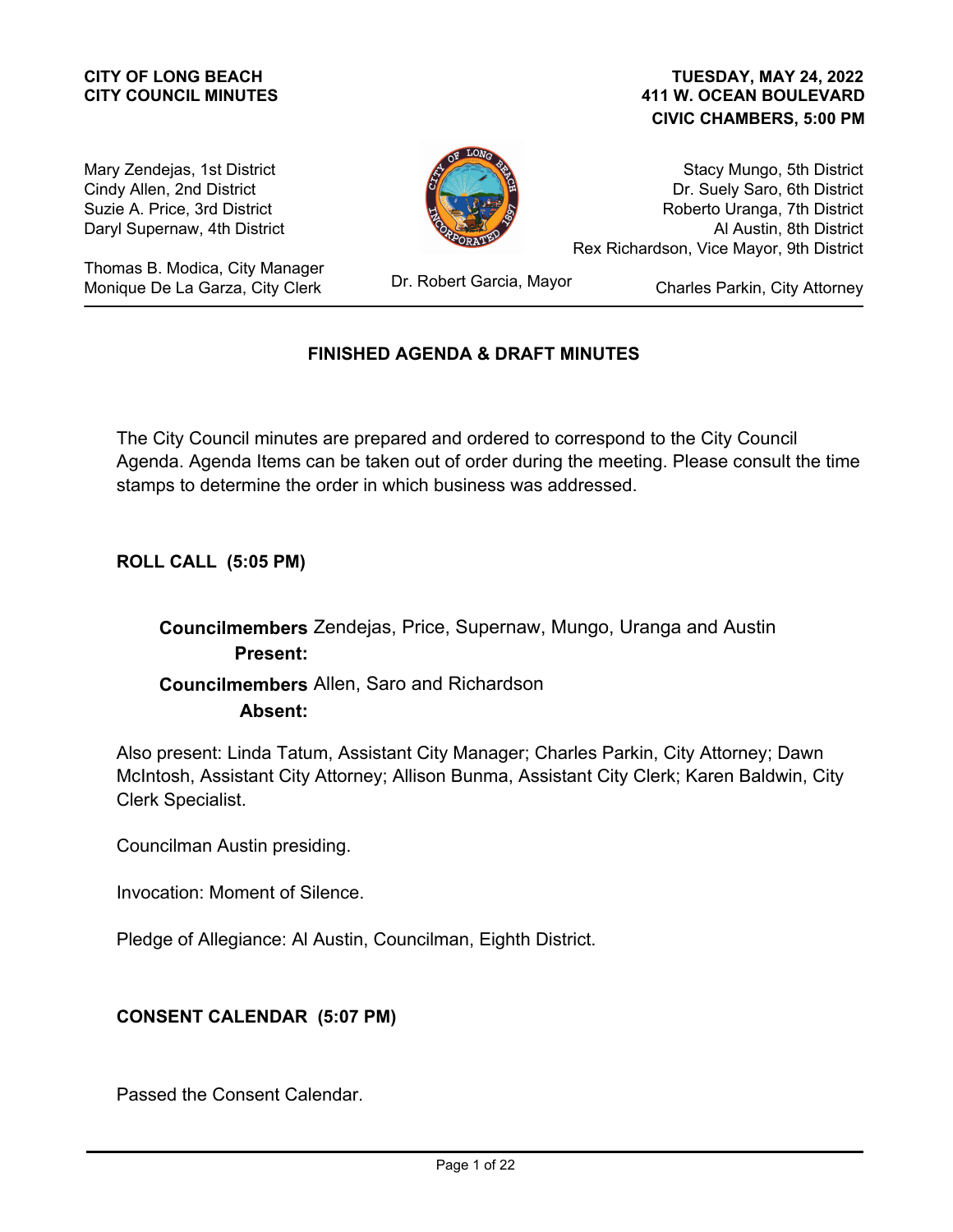#### **A motion was made by Councilwoman Price, seconded by Councilmember Uranga, to approve Consent Calendar Items 1 - 17. The motion carried by the following vote:**

**Yes:** 6 - Zendejas, Price, Supernaw, Mungo, Uranga and Austin

**Absent:** 3 - Allen, Saro and Richardson

**1.** [22-0581](http://longbeach.legistar.com/gateway.aspx?M=L&ID=239649) Recommendation to authorize City Manager to execute an agreement for legal services with the firm of Keesal, Young & Logan for a period of one year, with the option to renew for an additional one-year period, for a total contract amount not to exceed \$150,000, related to a contract for construction of a multi-purpose patrol vessel with Safe Harbor New England Boatworks of Portsmouth, RI. (Citywide)

#### **A motion was made to approve recommendation on the Consent Calendar.**

**2.** [22-0582](http://longbeach.legistar.com/gateway.aspx?M=L&ID=239651) Recommendation to approve the minutes for the City Council meeting of Tuesday, May 10, 2022 and the Study Sessions of Tuesday, April 5, and April 19, 2022.

# **A motion was made to approve recommendation on the Consent Calendar.**

**3.** [22-0583](http://longbeach.legistar.com/gateway.aspx?M=L&ID=239652) Recommendation to refer to City Attorney damage claims received between May 9, 2022 and May 16, 2022.

# **A motion was made to approve recommendation on the Consent Calendar.**

**4.** [22-0584](http://longbeach.legistar.com/gateway.aspx?M=L&ID=239650) Recommendation to approve the destruction of records for the Long Beach Fire Department; and adopt resolution.

> **A motion was made to approve recommendation and adopt Resolution No. RES-22-0078 on the Consent Calendar.**

**Enactment No:** RES-22-0078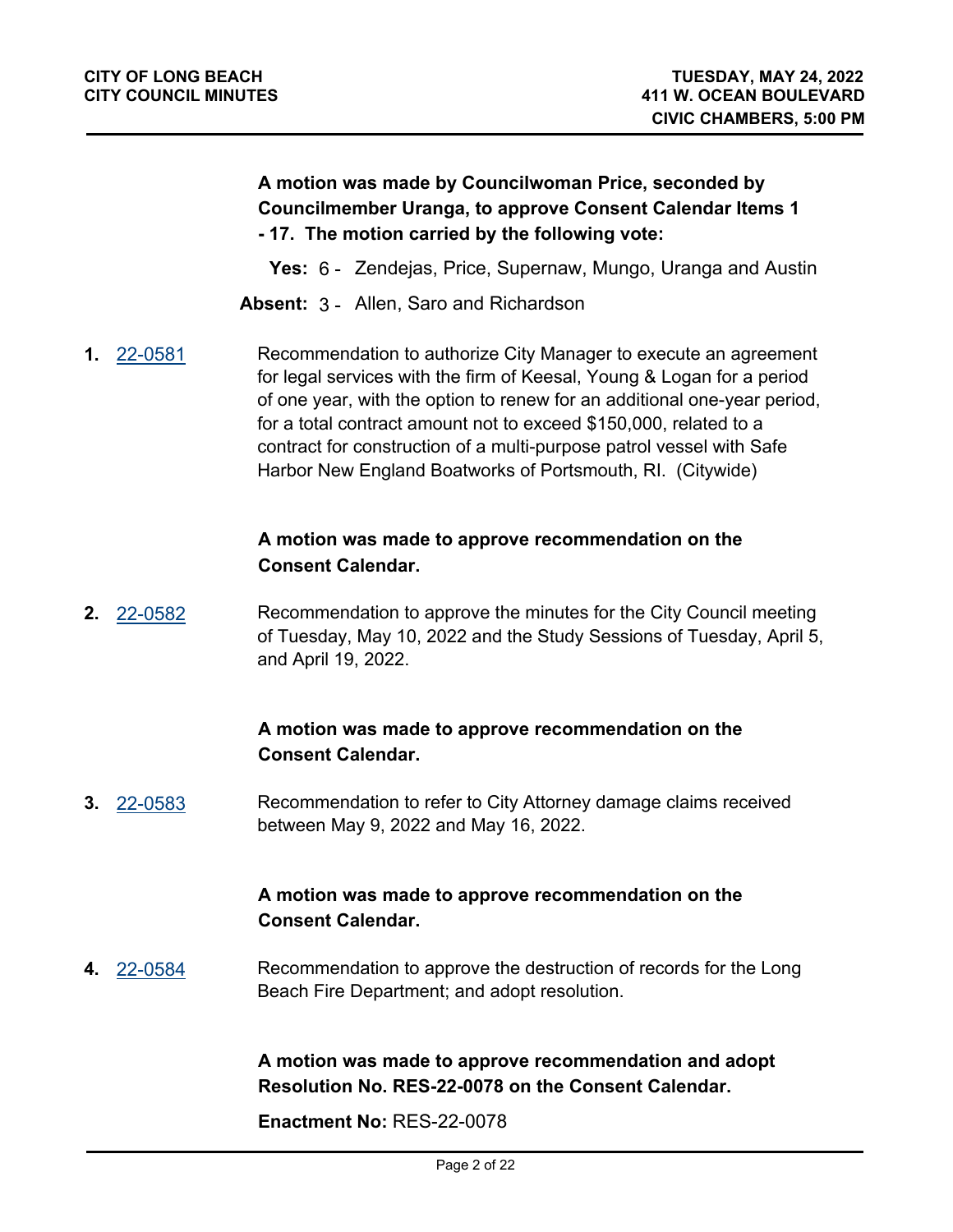**5.** [22-0585](http://longbeach.legistar.com/gateway.aspx?M=L&ID=237270) Recommendation to authorize City Manager, or designee, to execute all documents necessary for the Fourth Amendment to Lease No. 20968 with the C. and D. Hansen Revocable Trust to amend certain provisions of the Lease to reconcile rents deferred as a result of the directed temporary closure of the Leasehold due to the COVID-19 pandemic and subsequent Health Order for the Control of COVID-19 distancing directive. (District 3)

#### **A motion was made to approve recommendation on the Consent Calendar.**

**6.** [22-0586](http://longbeach.legistar.com/gateway.aspx?M=L&ID=239518) Recommendation to authorize City Manager, or designee, to execute all documents necessary to amend Contract No. 35671 with W.W. Grainger, Inc., of Lake Forest, IL, for furnishing and delivering maintenance, repair, and operations supplies and related materials for a wide range of fieldwork needs, to increase the annual contract amount by \$300,000, with a 20 percent contingency in the amount of \$60,000, for a revised annual contract amount not to exceed \$1,560,000. (Citywide)

#### **A motion was made to approve recommendation on the Consent Calendar.**

**7.** [22-0587](http://longbeach.legistar.com/gateway.aspx?M=L&ID=239554) Recommendation to adopt resolution authorizing City Manager, or designee, to execute a contract, and any necessary documents including any necessary subsequent amendments, with Oshkosh Corporation of Oshkosh, WI, through its subsidiary, Pierce Manufacturing, of Appleton, WI, with distribution and delivery by South Coast Fire Equipment, of Ontario, CA, for the purchase of a Pierce Enforcer fire vehicle with related equipment and accessories for hazardous materials response, on the same terms and conditions afforded to Sourcewell in a total amount not to exceed \$897,476, inclusive of taxes and fees. (Citywide)

#### **A motion was made to approve recommendation and adopt Resolution No. RES-22-0079 on the Consent Calendar.**

**Enactment No:** RES-22-0079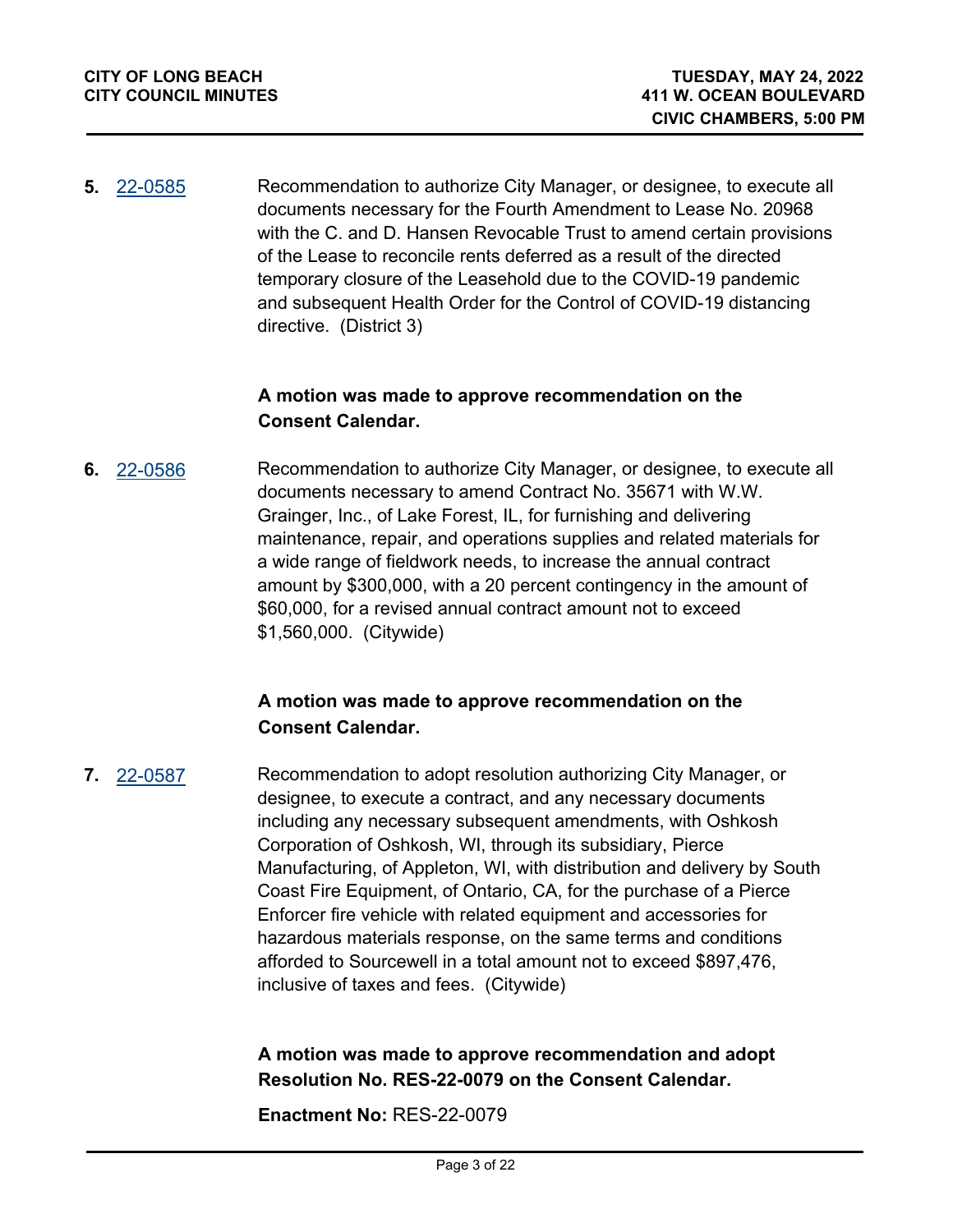**8.** [22-0588](http://longbeach.legistar.com/gateway.aspx?M=L&ID=239527) Recommendation to adopt resolution authorizing City Manager, or designee, to execute a contract, and any necessary documents, with Baum's Castorine Co., Inc., of Rome, NY, for the purchase of Novacool Universal Extinguishing Foam in an amount not to exceed \$200,000. (District 1)

#### **A motion was made to approve recommendation and adopt Resolution No. RES-22-0080 on the Consent Calendar.**

#### **Enactment No:** RES-22-0080

**9.** [22-0589](http://longbeach.legistar.com/gateway.aspx?M=L&ID=239552) Recommendation to authorize City Manager, or designee, to execute an agreement, and all necessary documents, subcontracts, and subsequent amendments, including any amendment to the award amount, with the California Department of Public Health to accept and expend grant funding in an amount not to exceed \$377,035, for Pandemic Influenza Preparedness, for the period of July 1, 2022 to June 30, 2027. (Citywide)

#### **A motion was made to approve recommendation on the Consent Calendar.**

**10.** [22-0590](http://longbeach.legistar.com/gateway.aspx?M=L&ID=239533) Recommendation to authorize City Manager, or designee, to execute all documents necessary to enter into a Memorandum of Understanding with the Long Beach Yacht Club, a non-profit public benefit corporation, establishing a management agreement for installation and use of a temporary floating dock, small boat storage, and paddle board racks, on property within the jurisdiction of the City of Long Beach currently managed and maintained by Long Beach Yacht Club. (District 3)

#### **A motion was made to approve recommendation on the Consent Calendar.**

**11.** [22-0591](http://longbeach.legistar.com/gateway.aspx?M=L&ID=239531) Recommendation to authorize City Manager, or designee, to execute all documents necessary to enter into a Reimbursement Agreement with the Long Beach Unified School District, to reimburse the City of Long Beach in an amount not to exceed \$70,000, for the Parks, Recreation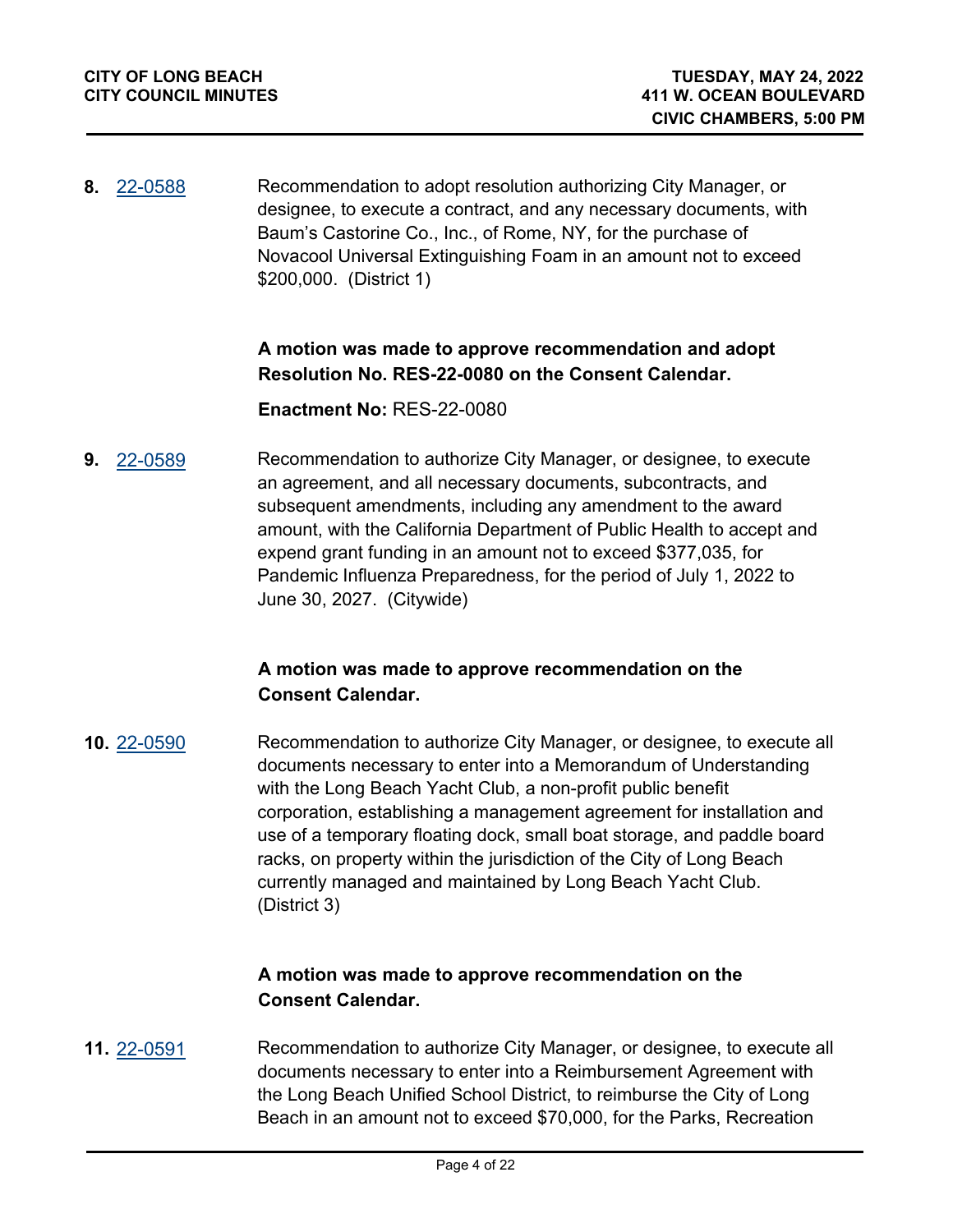and Marine Department to provide staffing and other services to conduct a 10-week summer swim program at the Temporary Belmont Plaza, Cabrillo High School, Jordan High School, Martin Luther King, Jr., Millikan High School, and Silverado pools, from June 20, 2022 to August 26, 2022; and

Increase appropriations in the General Fund Group by \$57,500, and in the Tidelands Operating Fund Group by \$12,500 in the Parks, Recreation and Marine Department, offset by reimbursement revenue. (Districts 3,4,6,7,9)

#### **A motion was made to approve recommendation on the Consent Calendar.**

**12.** [22-0592](http://longbeach.legistar.com/gateway.aspx?M=L&ID=239555) Recommendation to receive and file the application of Bianca Moreira Inacio, dba B More Protein Pub, for an original application of an Alcoholic Beverage Control (ABC) License, at 707 East Ocean Boulevard, Suite D. (District 1)

#### **A motion was made to approve recommendation on the Consent Calendar.**

**13.** [22-0593](http://longbeach.legistar.com/gateway.aspx?M=L&ID=239557) Recommendation to receive and file the application of Double Cream, LLC, dba Oh La Vache, for an original application of an Alcoholic Beverage Control (ABC) License, at 2112 East 4th Street; determine that the application serves the Public Convenience and Necessity; submit a Public Notice of Protest to ABC; and, direct City Manager to withdraw the protest if a Conditional Use Permit (CUP) is granted. (District 2)

# **A motion was made to approve recommendation on the Consent Calendar.**

**14.** [22-0594](http://longbeach.legistar.com/gateway.aspx?M=L&ID=239558) Recommendation to receive and file the application of River Jetty Second & PCH, LLC, for a person to person and premise to premise transfer of an Alcoholic Beverage Control (ABC) License, at 6420 East Pacific Coast Highway, Suite 200. (District 3)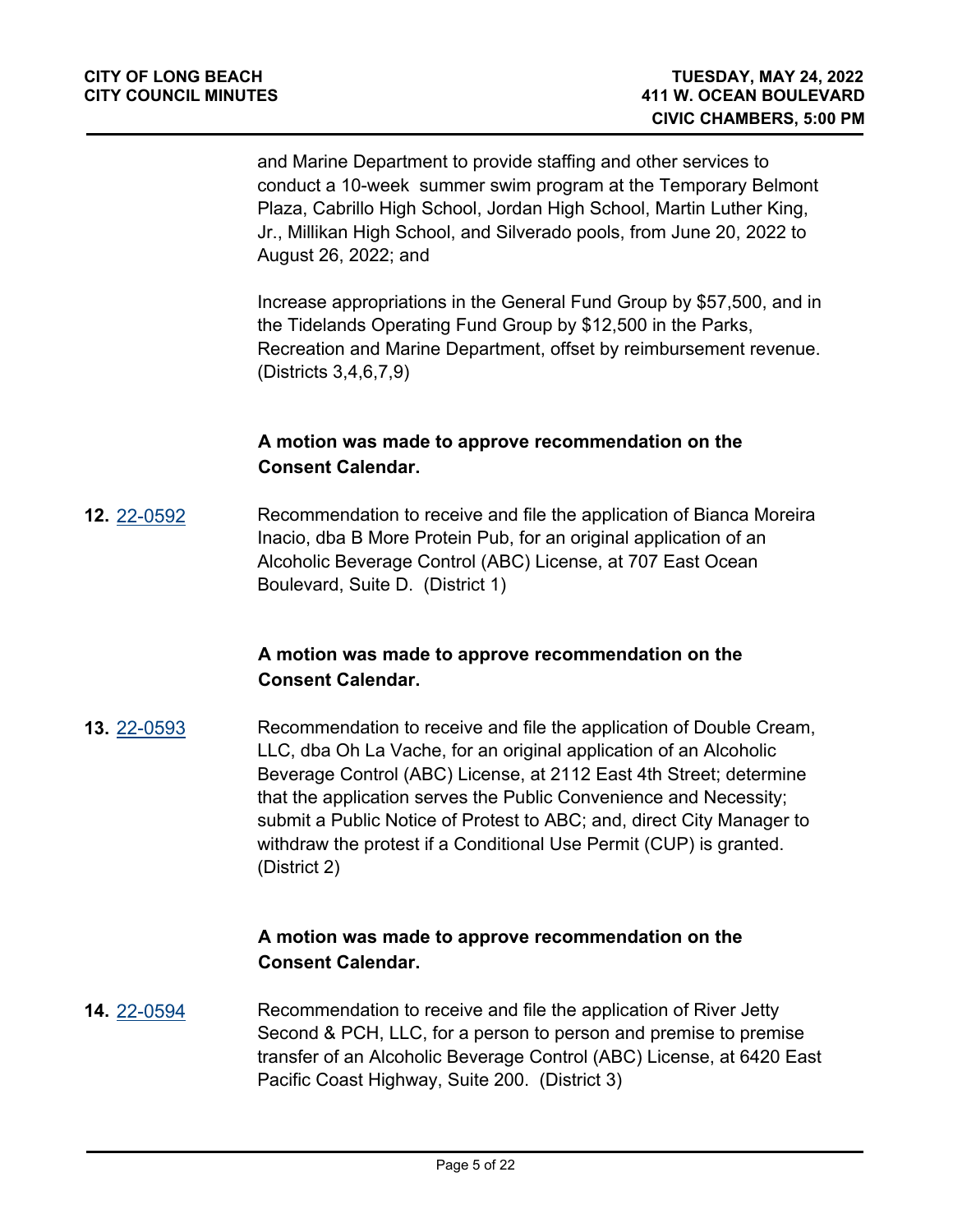#### **A motion was made to approve recommendation on the Consent Calendar.**

**15.** [22-0595](http://longbeach.legistar.com/gateway.aspx?M=L&ID=239559) Recommendation to receive and file the application of Agustin Enrique Romo Dominguez, dba Chaskis Peruvian Seasonings, for an original application of an Alcoholic Beverage Control (ABC) License, at 2380 Santa Fe Avenue, submit a Public Notice of Protest to ABC; and, direct City Manager to withdraw the protest if a Conditional Use Permit Exemption (CUPEX) is granted. (District 7)

#### **A motion was made to approve recommendation on the Consent Calendar.**

**16.** [22-0596](http://longbeach.legistar.com/gateway.aspx?M=L&ID=239607) Recommendation to increase appropriations in the Capital Projects Fund Group in the Public Works Department by \$100,000, offset by State Highway Safety Improvement Program (HSIP) funds from California Department of Transportation (Caltrans) (HSIPL-5108(203); and

> Increase appropriations in the Capital Projects Fund Group in the Public Works Department by \$100,000, offset by transfer of State HSIP funds from the Capital Grant Fund, a fund within the Capital Projects Fund Group. (Districts 4,5,7,9)

#### **A motion was made to approve recommendation on the Consent Calendar.**

**17.** [22-0597](http://longbeach.legistar.com/gateway.aspx?M=L&ID=238652) Recommendation to adopt resolution authorizing City Manager, or designee, to execute a contract, and any necessary documents including any necessary subsequent amendments, with Computer Aid, Inc., of Allentown, PA, for providing managed services for information technology and IT staff augmentation, on the same terms and conditions afforded to Sourcewell, formerly National Joint Powers Alliance (NJPA), in a total annual amount not to exceed \$1,250,000, until the Sourcewell contract expires on September 10, 2025, with the option to renew for as long as the Sourcewell Contract is in effect, at the discretion of the City Manager. (Citywide)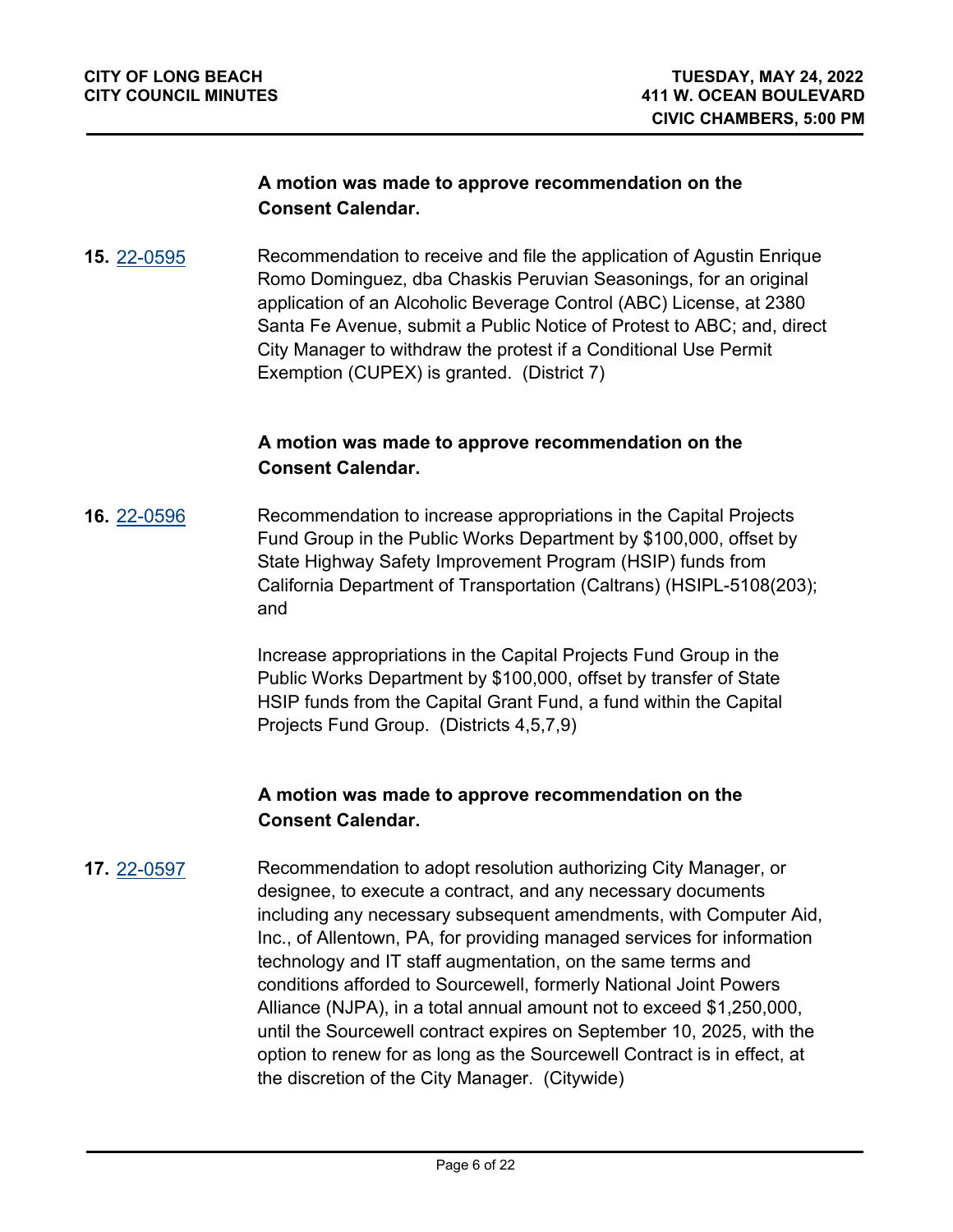#### **A motion was made to approve recommendation and adopt Resolution No. RES-22-0081 on the Consent Calendar.**

**Enactment No:** RES-22-0081

#### **CEREMONIALS AND PRESENTATIONS (5:08 PM)**

#### OLDER AMERICANS MONTH

Karen Reside, Long Beach Gray Panthers, spoke.

Councilmember Uranga spoke.

Councilman Supernaw spoke.

Councilwoman Zendejas spoke.

Councilman Austin spoke.

#### **PUBLIC COMMENT (5:23 PM)**

Mark Carlisle spoke regarding Belmont Shore Children's Center.

Heather Carlisle spoke regarding Belmont Shore Children's Center.

Senay Kenfe spoke regarding decorum.

Joaquin Beltran spoke regarding Congress.

Dave Shukla spoke regarding fossil fuel.

#### **REGULAR AGENDA (5:19 PM)**

**18.** [22-0598](http://longbeach.legistar.com/gateway.aspx?M=L&ID=239653) Recommendation to increase appropriations in the General Fund Group in the City Manager Department by \$1,000, offset by the First Council District One-time District Priority Funds, transferred from the Citywide Activities Department, to provide a donation to Project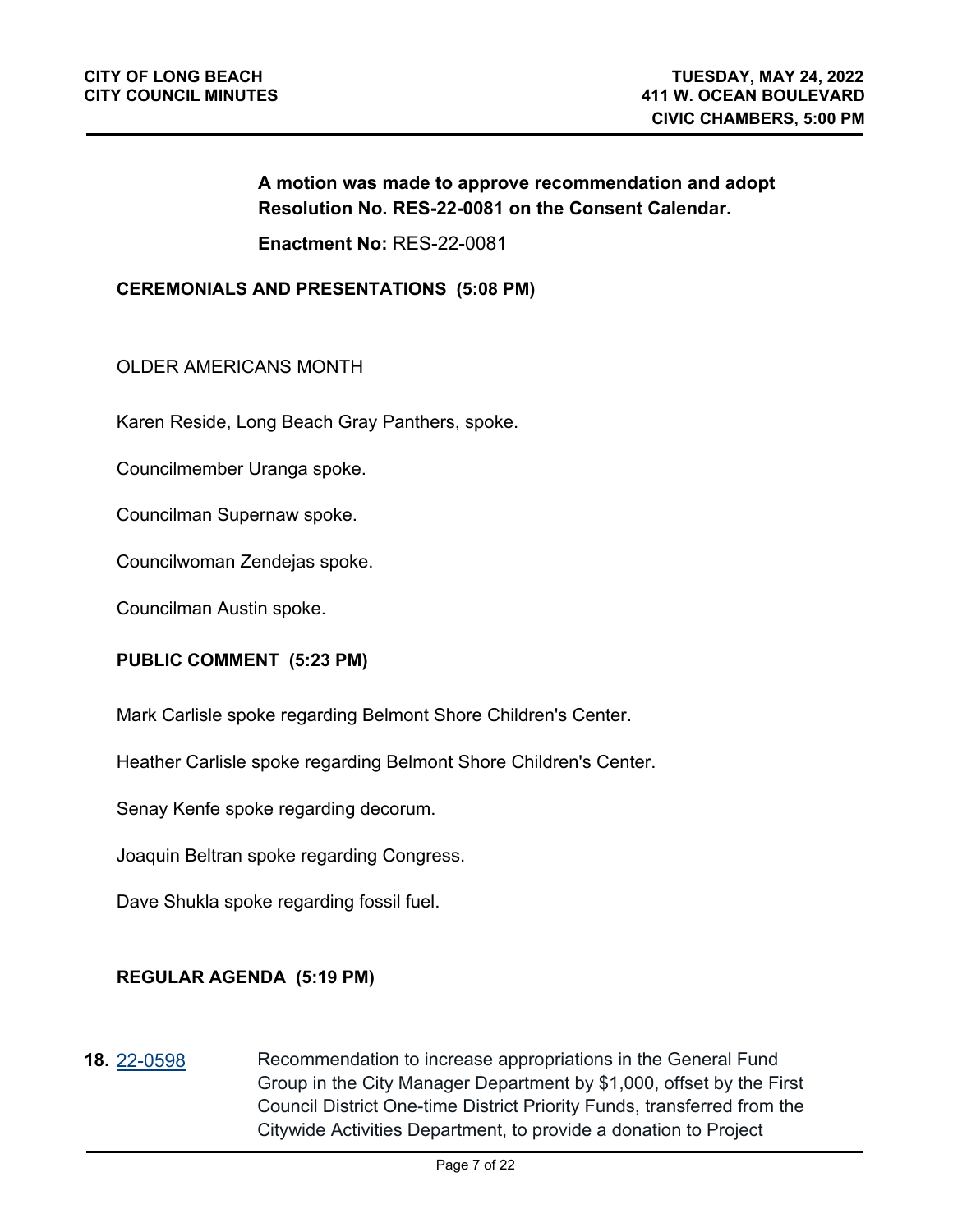Welcome Home Troops; and

Decrease appropriations in the General Fund Group in the Citywide Activities Department by \$1,000 to offset a transfer to the City Manager Department.

# **A motion was made by Councilwoman Price, seconded by Councilwoman Zendejas, to approve recommendation. The motion carried by the following vote:**

**Yes:** 6 - Zendejas, Price, Supernaw, Mungo, Uranga and Austin

**Absent:** 3 - Allen, Saro and Richardson

**19.** [22-0599](http://longbeach.legistar.com/gateway.aspx?M=L&ID=239654) Recommendation to increase appropriations in the General Fund Group in the City Manager Department by \$1,000, offset by the Second Council District One-time District Priority Funds, transferred from the

> Citywide Activities Department, to provide a donation to the Long Beach Partners of Parks in support of the Long Beach Juneteenth Celebration;

Decrease appropriation in the General Fund Group in the Citywide Activities Department by \$1,000, to offset a transfer to the City Manager Department;

Increase appropriations in the General Fund Group in the City Manager Department by \$1,000, offset by the Second Council District One-time District Priority Funds, transferred from the Citywide Activities Department, to provide a donation to Wild West Women, Inc. in support of a screening of "Still Working 9 to 5" on July 21, 2022; and

Decrease appropriation in the General Fund Group in the Citywide Activities Department by \$1,000, to offset a transfer to the City Manager Department.

Councilwoman Zendejas read a statement on behalf of Councilwoman Allen.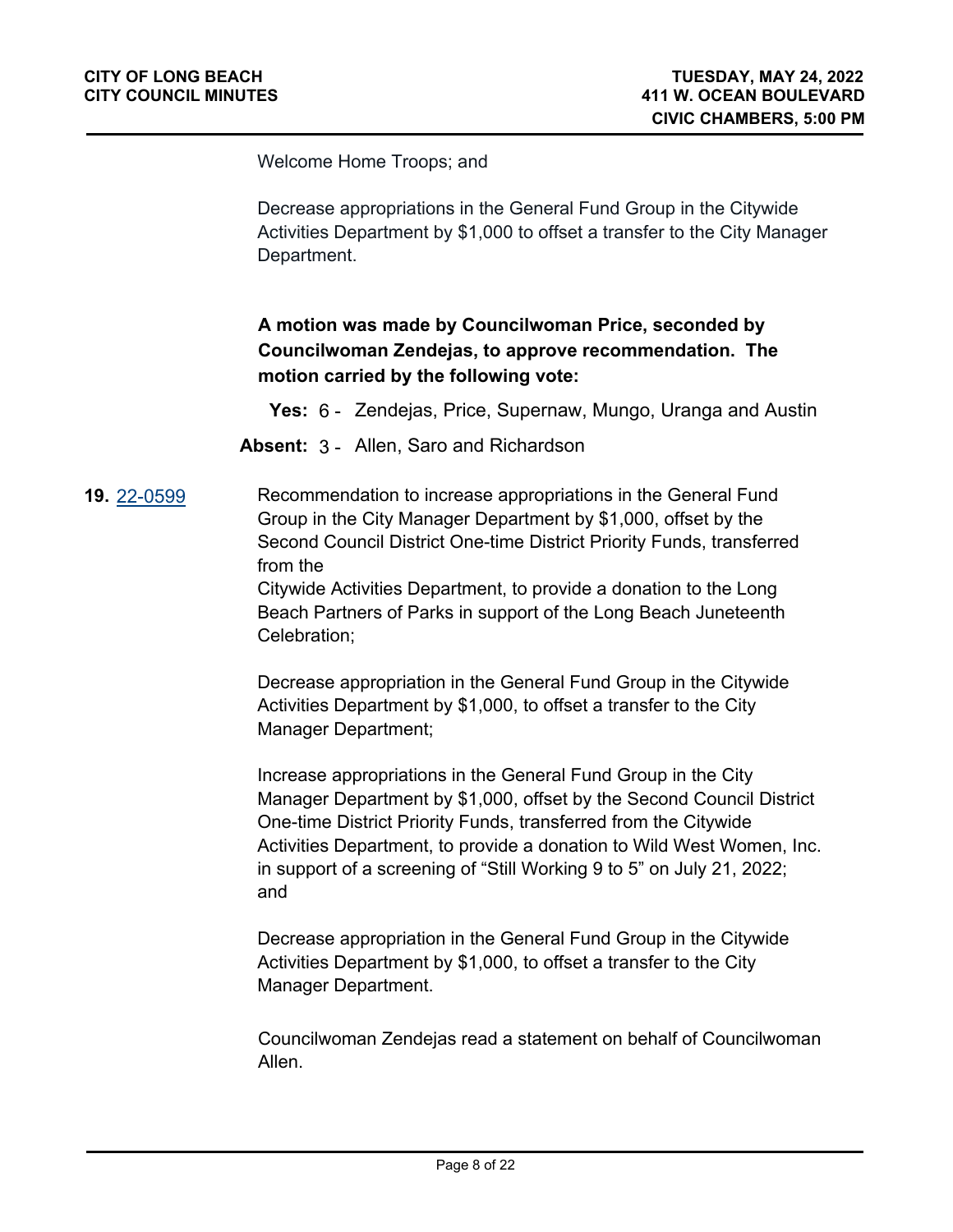# **A motion was made by Councilwoman Price, seconded by Councilwoman Zendejas, to approve recommendation. The motion carried by the following vote:**

- **Yes:** 6 Zendejas, Price, Supernaw, Mungo, Uranga and Austin
- **Absent:** 3 Allen, Saro and Richardson

**20.** [22-0600](http://longbeach.legistar.com/gateway.aspx?M=L&ID=239655) Recommendation to request City Attorney to draft a resolution providing for a 60-day temporary amnesty program waiving late penalty fees for pet licenses for residents of Community Development Block Grant-designated areas;

> Request City Attorney to draft a resolution providing for a 60-day temporary waiver on new pet license fees for residents of Community Development Block Grant-designated areas; and

Request City Manager to work with City staff to investigate the feasibility of utilizing available funding sources as potential offsets for any loss of revenue resulting from the temporary amnesty program and pet license fee waiver.

Councilman Austin spoke.

# **A motion was made by Councilman Austin, seconded by Councilmember Uranga, to approve recommendation. The motion carried by the following vote:**

**Yes:** 6 - Zendejas, Price, Supernaw, Mungo, Uranga and Austin

- **Absent:** 3 Allen, Saro and Richardson
- **21.** [22-0601](http://longbeach.legistar.com/gateway.aspx?M=L&ID=239660) Recommendation to increase appropriations in the General Fund Group in the City Manager Department by \$250, offset by the Third Council District One-Time District Priority Funds transferred from the Citywide Activities Department to provide a contribution to the Long Beach Unified School District for the Woodrow Wilson High School Senior Celebration 2022; and

Decrease appropriations in the General Fund Group in the Citywide Activities Department by \$250 to offset a transfer to the City Manager Department.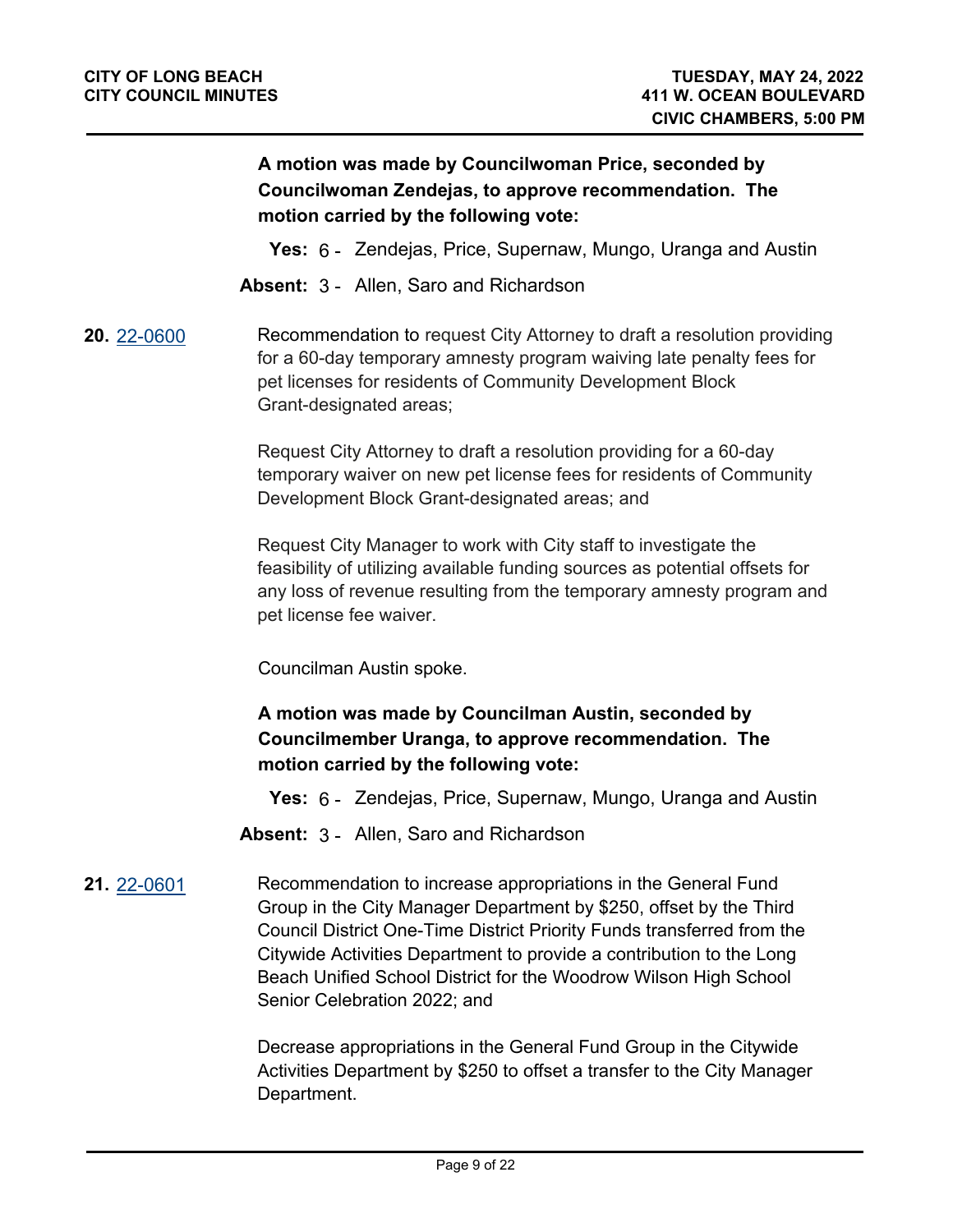# **A motion was made by Councilwoman Price, seconded by Councilwoman Zendejas, to approve recommendation. The motion carried by the following vote:**

**Yes:** 6 - Zendejas, Price, Supernaw, Mungo, Uranga and Austin

**Absent:** 3 - Allen, Saro and Richardson

#### **22.** [22-0602](http://longbeach.legistar.com/gateway.aspx?M=L&ID=239665) Recommendation to request City Manager to prepare an update on the temporary parklet program and return to council prior to the June 30 sunset date for the program.

Councilwoman Mungo read a statement on behalf of Councilwoman Allen.

Alex Cherin spoke.

Ciaran Gough spoke.

Brian Cochrane spoke.

Estela Tejidor spoke.

Julie Dean spoke.

Senay Kenfe spoke.

Councilman Supernaw spoke.

Councilwoman Price spoke.

Councilman Austin spoke.

**A motion was made by Councilwoman Mungo, seconded by Councilwoman Zendejas, to approve recommendation, as amended, to allow Public Works to address the data and conclusions in the parklet program survey. The motion carried by the following vote:**

**Yes:** 6 - Zendejas, Price, Supernaw, Mungo, Uranga and Austin

**Absent:** 3 - Allen, Saro and Richardson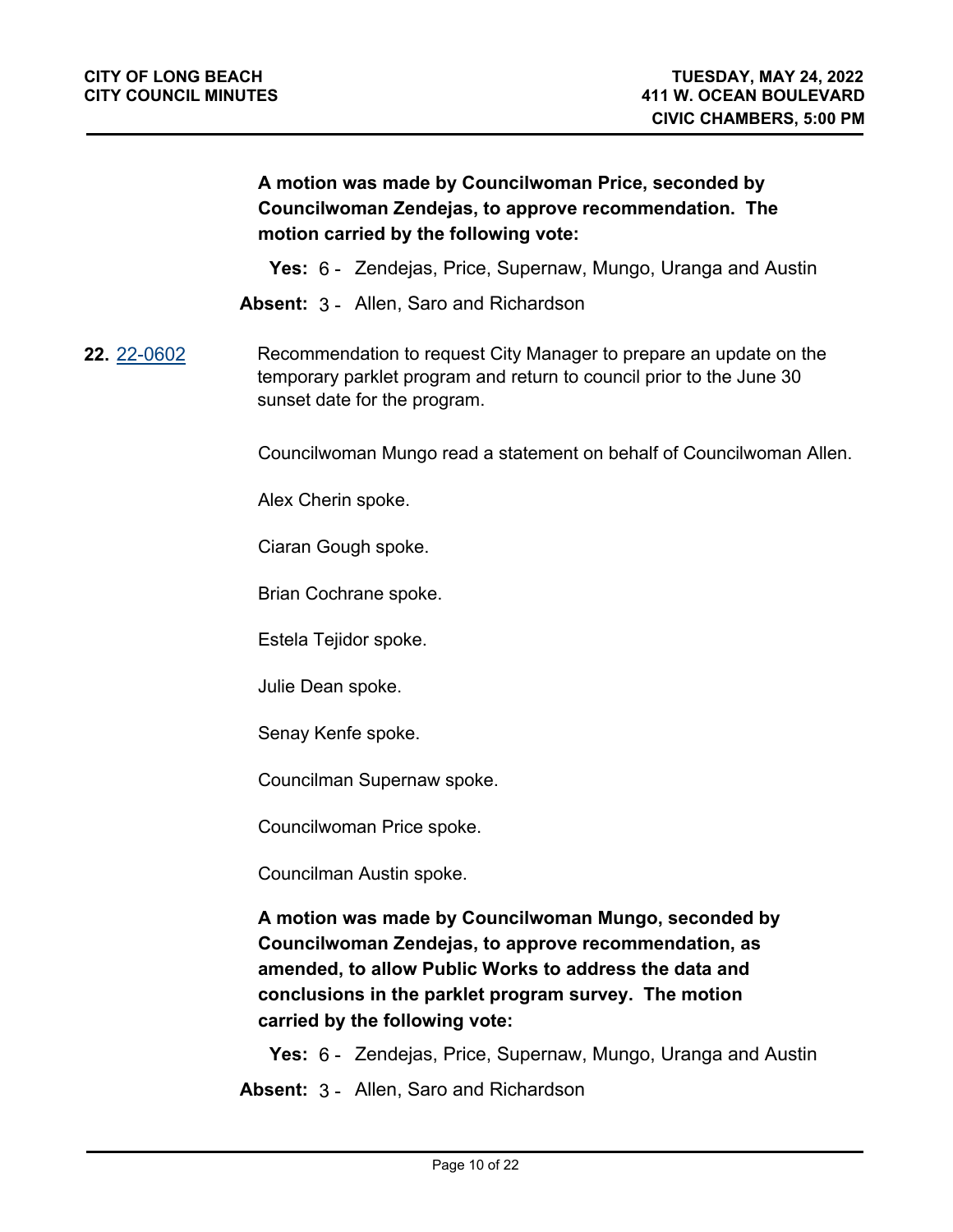| 23. 22-0603 | Recommendation to increase appropriations in the General Fund<br>Group in the City Manager Department by \$1,000, offset by the<br>Seventh Council District One-time District Priority Funds transferred<br>from the Citywide Activities Department to provide a donation to<br>Partners of Parks to support the Long Beach Juneteenth Celebration;<br>and |
|-------------|------------------------------------------------------------------------------------------------------------------------------------------------------------------------------------------------------------------------------------------------------------------------------------------------------------------------------------------------------------|
|             | Decrease appropriations in the General Fund Group in the Citywide<br>Activities Department by \$1,000 to offset a transfer to the City Manager<br>Department.                                                                                                                                                                                              |
|             | A motion was made by Councilwoman Price, seconded by<br>Councilwoman Zendejas, to approve recommendation. The<br>motion carried by the following vote:                                                                                                                                                                                                     |
|             | <b>Yes:</b> 6 - Zendejas, Price, Supernaw, Mungo, Uranga and Austin                                                                                                                                                                                                                                                                                        |
|             | <b>Absent: 3 - Allen, Saro and Richardson</b>                                                                                                                                                                                                                                                                                                              |
| 24. 22-0491 | Recommendation to respectfully request City Council approval of the<br>2022 State Legislative Agenda as recommended by the State<br>Legislation Committee;                                                                                                                                                                                                 |
|             | Request City Manager to write a letter of opposition to the Taxpayer<br>Protection and Government Accountability Act;                                                                                                                                                                                                                                      |
|             | Request City Manager to write a letter of support for Senate Bill 1226<br>(Durazo) related to Joint Powers Authorities; and                                                                                                                                                                                                                                |
|             | Request City Manager to write letters of support for Senate Bill 1281<br>(Bradford) and Assembly Bill 2792 (Rubio and Garcia) related to State<br>cannabis taxes and add language to the State Legislative Agenda.                                                                                                                                         |
|             | Councilmember Uranga spoke.                                                                                                                                                                                                                                                                                                                                |
|             | Dave Shukla spoke.                                                                                                                                                                                                                                                                                                                                         |
|             | A motion was made by Councilmember Uranga, seconded by<br>Councilman Austin, to approve recommendation. The motion<br>carried by the following vote:                                                                                                                                                                                                       |

**Yes:** 6 - Zendejas, Price, Supernaw, Mungo, Uranga and Austin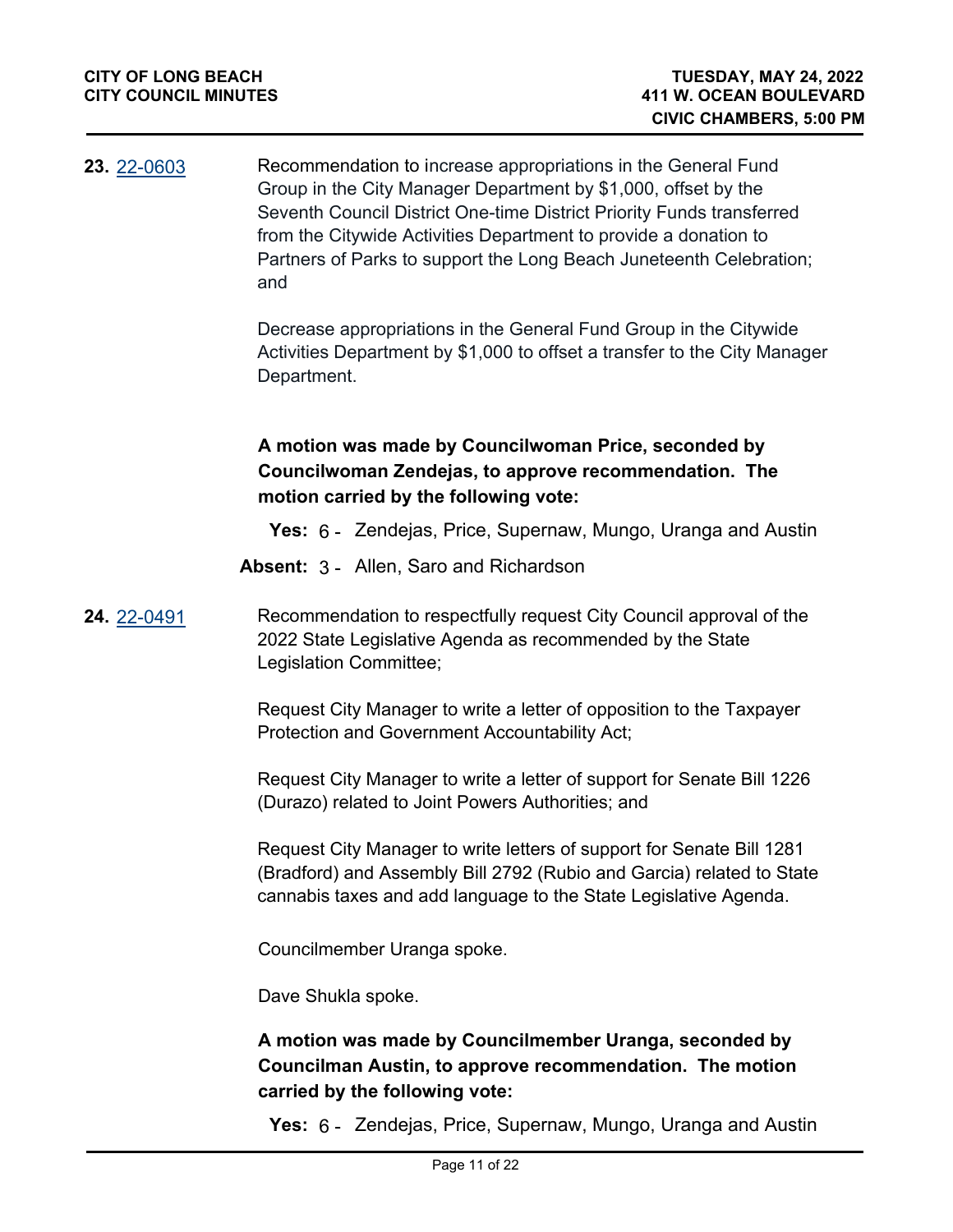#### **Absent:** 3 - Allen, Saro and Richardson

**25.** [22-0604](http://longbeach.legistar.com/gateway.aspx?M=L&ID=239415) Recommendation to authorize City Manager, or designee, to execute a contract, and all necessary amendments including term extensions, with the Department of Homeland Security to receive and expend grant funding for the 2021 Port Security Grant Program, in an amount of \$942,000, with a Port of Long Beach cost match of \$314,000, for a total amount not to exceed \$1,256,000, for a period ending August 31, 2024; and

> Increase appropriations in the General Grants Fund Group in the Fire Department by \$756,000, and the Police Department by \$500,000, offset by federal and Port of Long Beach grant funds. (Citywide)

Linda Tatum, Assistant City Manager, spoke.

# **A motion was made by Councilmember Uranga, seconded by Councilwoman Mungo, to approve recommendation. The motion carried by the following vote:**

- **Yes:** 6 Zendejas, Price, Supernaw, Mungo, Uranga and Austin
- **Absent:** 3 Allen, Saro and Richardson
- **26.** [22-0605](http://longbeach.legistar.com/gateway.aspx?M=L&ID=239505) Recommendation to adopt Resolution of Intention to modify the boundaries and renew the Downtown Property and Business Improvement District, set the date of July 19, 2022 for public hearing, receive petitions, authorize City Manager to sign in favor and return the City of Long Beach's ballot; and, designate the Owners' Association. (Districts 1,2)

**A motion was made by Councilwoman Zendejas, seconded by Councilman Austin, to approve recommendation and adopt Resolution No. RES-22-0082. The motion carried by the following vote:**

**Yes:** 6 - Zendejas, Price, Supernaw, Mungo, Uranga and Austin

**Absent:** 3 - Allen, Saro and Richardson

**Enactment No:** RES-22-0082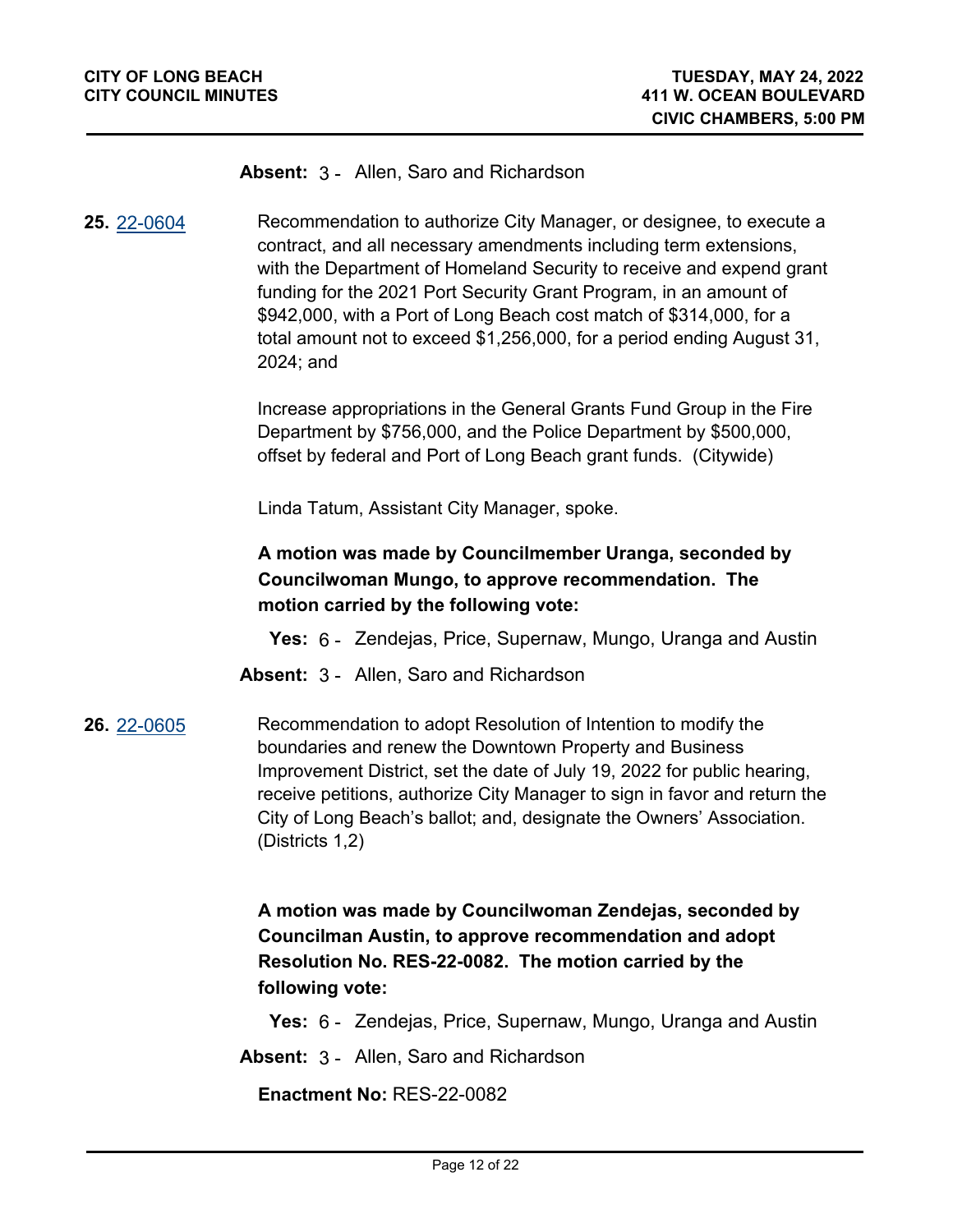**27.** [22-0606](http://longbeach.legistar.com/gateway.aspx?M=L&ID=239510) Recommendation to adopt Resolution of Intention to renew the Midtown Business Improvement District; set the date of July 19, 2022 for public hearing, receive petitions, authorize City Manager, or designee, to sign in favor and return the City's ballot, and designate the Owners' Association. (District 6)

> Councilmember Uranga read a statement on behalf of Councilwoman Saro.

Susana Sngiem spoke.

**A motion was made by Councilmember Uranga, seconded by Councilman Austin, to approve recommendation and adopt Resolution No. RES-22-0083. The motion carried by the following vote:**

**Yes:** 6 - Zendejas, Price, Supernaw, Mungo, Uranga and Austin

**Absent:** 3 - Allen, Saro and Richardson

**Enactment No:** RES-22-0083

**28.** [22-0607](http://longbeach.legistar.com/gateway.aspx?M=L&ID=239516) Recommendation to adopt Specifications No. RFP ED22-023 and award a contract to Fund for Guaranteed Income, of El Segundo, CA, to implement and administer the Long Beach Guaranteed Income Pilot Program, in a total amount not to exceed \$460,915 for a period of two years, with the option to renew for three additional one-year periods, at the discretion of the City Manager; and, authorize City Manager, or designee, to execute all documents necessary to enter into the contract, including any necessary subsequent amendments. (Citywide)

Linda Tatum, Assistant City Manager, spoke.

Nick Schultz, Pacific Gateway Executive Director, spoke; and provided a PowerPoint presentation.

Councilman Austin spoke.

Councilmember Uranga spoke.

Councilwoman Zendejas spoke.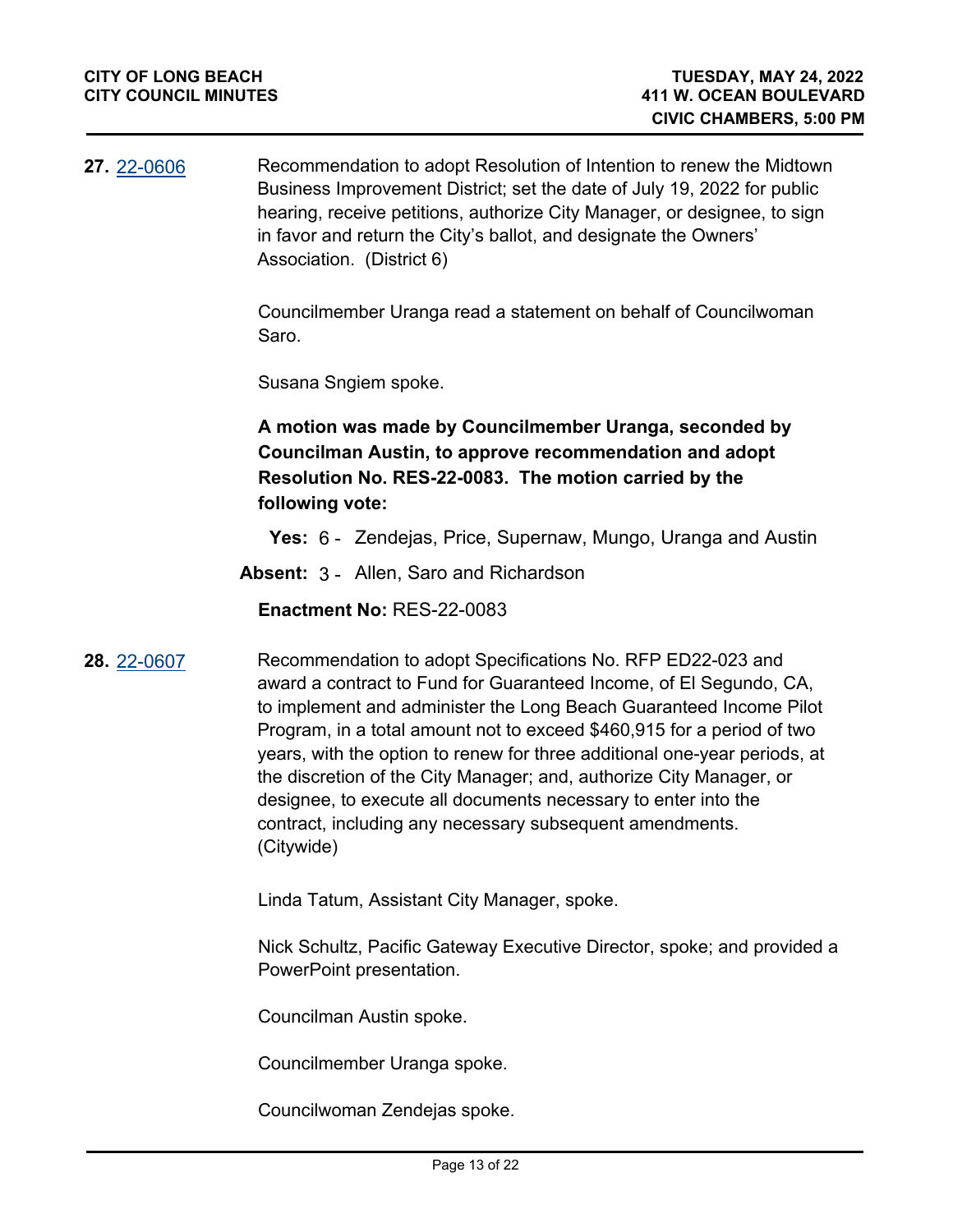# **A motion was made by Councilman Austin, seconded by Councilmember Uranga, to approve recommendation. The motion carried by the following vote:**

**Yes:** 6 - Zendejas, Price, Supernaw, Mungo, Uranga and Austin

**Absent:** 3 - Allen, Saro and Richardson

#### **29.** [22-0608](http://longbeach.legistar.com/gateway.aspx?M=L&ID=239517) Recommendation to receive and file the Fiscal Year 2022 (FY 22) First Budget Performance Report providing an update on the City of Long Beach's FY 22 financial status and projections and adjust appropriations in departments to reflect the funding where programs will be managed. (Citywide)

Linda Tatum, Assistant City Manager, spoke.

Grace Yoon, Budget Manager, spoke.

Councilman Austin spoke.

Teresa Chandler, Deputy City Manager, spoke.

Councilmember Uranga spoke.

Councilwoman Price spoke.

Dave Shukla spoke.

# **A motion was made by Councilman Austin, seconded by Councilmember Uranga, to approve recommendation. The motion carried by the following vote:**

**Yes:** 6 - Zendejas, Price, Supernaw, Mungo, Uranga and Austin

**Absent:** 3 - Allen, Saro and Richardson

**30.** [22-0609](http://longbeach.legistar.com/gateway.aspx?M=L&ID=239551) Recommendation to adopt Plans and Specifications No. 3500016012 and award a contract to New Dynasty Construction Co., of Tustin, CA, for the 3861 Worsham Avenue tenant improvement project Phase 2, in an amount of \$2,125,686, authorize a 15 percent contingency in the amount of \$318,853, for a total contract amount not to exceed \$2,444,539; and authorize City Manager, or designee, to execute all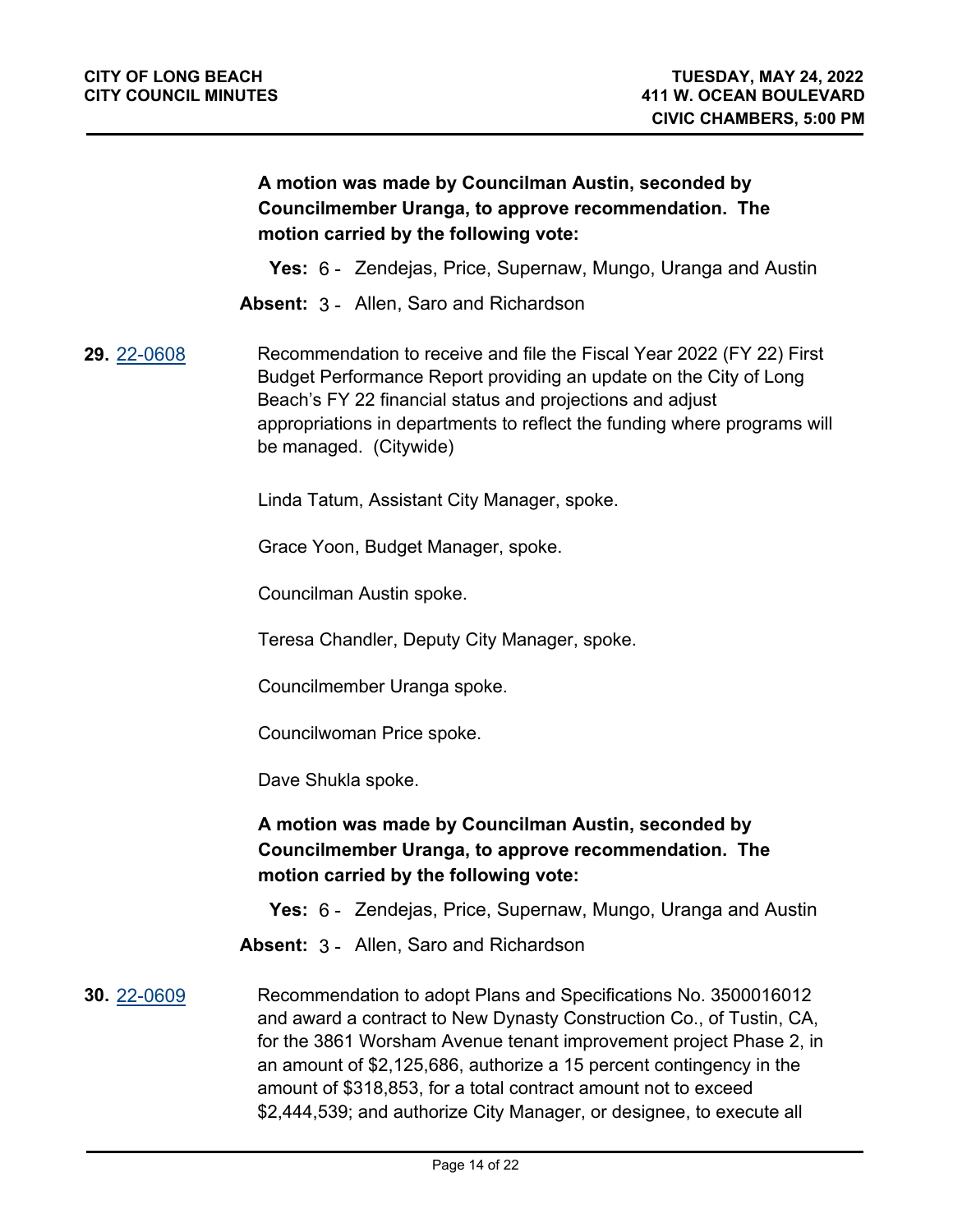documents necessary to enter into the contract, including any necessary subsequent amendments. (Citywide)

**A motion was made by Councilwoman Mungo, seconded by Councilman Austin, to approve recommendation. The motion carried by the following vote:**

**Yes:** 6 - Zendejas, Price, Supernaw, Mungo, Uranga and Austin

- **Absent:** 3 Allen, Saro and Richardson
- **31.** [22-0610](http://longbeach.legistar.com/gateway.aspx?M=L&ID=239532) Recommendation to request City Attorney to prepare an ordinance amending Long Beach Municipal Code (LBMC) Chapters 16.08 and 16.12 to add and remove certain sections to provide for efficient and effective governance of the Long Beach Marinas. (Districts 1,2,3)

# **A motion was made by Councilwoman Price, seconded by Councilmember Uranga, to approve recommendation. The motion carried by the following vote:**

**Yes:** 6 - Zendejas, Price, Supernaw, Mungo, Uranga and Austin

- **Absent:** 3 Allen, Saro and Richardson
- **32.** [22-0611](http://longbeach.legistar.com/gateway.aspx?M=L&ID=239560) Recommendation to adopt resolution approving a list of projects citywide for repaving and resurfacing that are proposed to receive Road Maintenance and Rehabilitation Account funding in a total estimated amount of \$10,661,747 in the Fiscal Year 2023 Paving Program. (Citywide)

Councilwoman Mungo spoke.

Eric Lopez, Director of Public Works, spoke.

Councilman Austin spoke.

Councilwoman Price spoke.

Councilman Supernaw spoke.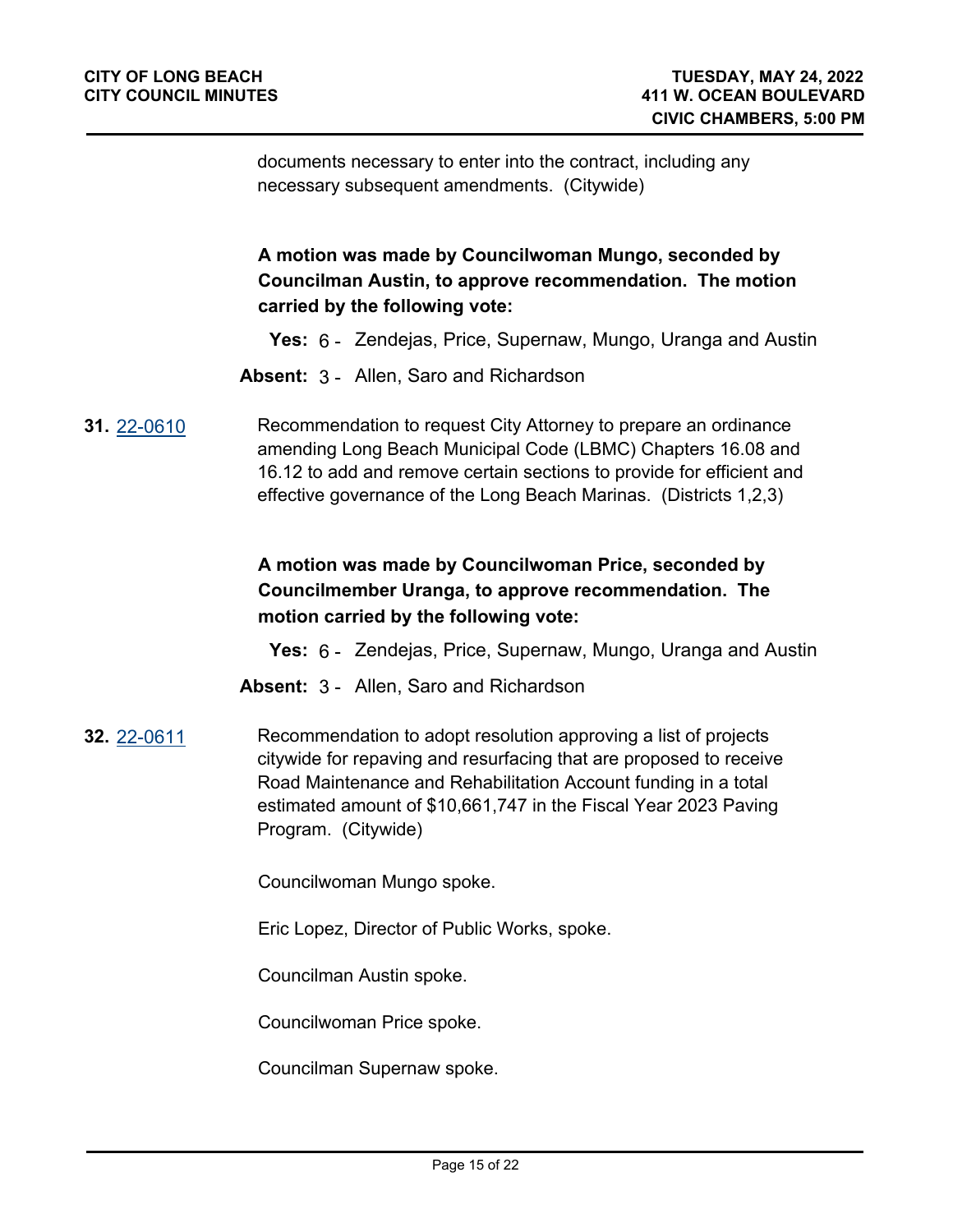# **A motion was made by Councilwoman Mungo, seconded by Councilwoman Price, to approve recommendation and adopt RES-22-0084. The motion carried by the following vote:**

**Yes:** 6 - Zendejas, Price, Supernaw, Mungo, Uranga and Austin

**Absent:** 3 - Allen, Saro and Richardson

**Enactment No:** RES-22-0084

#### **ORDINANCE (6:54 PM)**

**33.** [22-0515](http://longbeach.legistar.com/gateway.aspx?M=L&ID=239457) Recommendation to declare ordinance amending Long Beach Municipal Code by amending Sections 5.90.030 and 5.90.060, by adding Section 5.90.310; and, by amending and restating chapter 5.92, all relating to the regulation of cannabis retail storefront (dispensary) business licenses and the Cannabis Social Equity Program, read and adopted as read. (Citywide)

Reina McClendon spoke.

Edgar Cruz spoke.

**A motion was made by Councilmember Uranga, seconded by Councilman Austin, to approve recommendation and adopt Ordinance No. ORD-22-0015. The motion carried by the following vote:**

**Yes:** 5 - Zendejas, Price, Supernaw, Uranga and Austin

**Absent:** 4 - Allen, Mungo, Saro and Richardson

**Enactment No:** ORD-22-0015

#### **NEW BUSINESS (5:19 PM)**

**34.** [22-0614](http://longbeach.legistar.com/gateway.aspx?M=L&ID=239691) Recommendation to increase appropriations in the General Fund Group in the City Manager Department by \$1,000, offset by the \$500 of the Fourth Council District One-time District Priority Funds and \$500 of the Third Council District One-time District Priority Funds transferred from the Citywide Activities Department to provide a contribution to the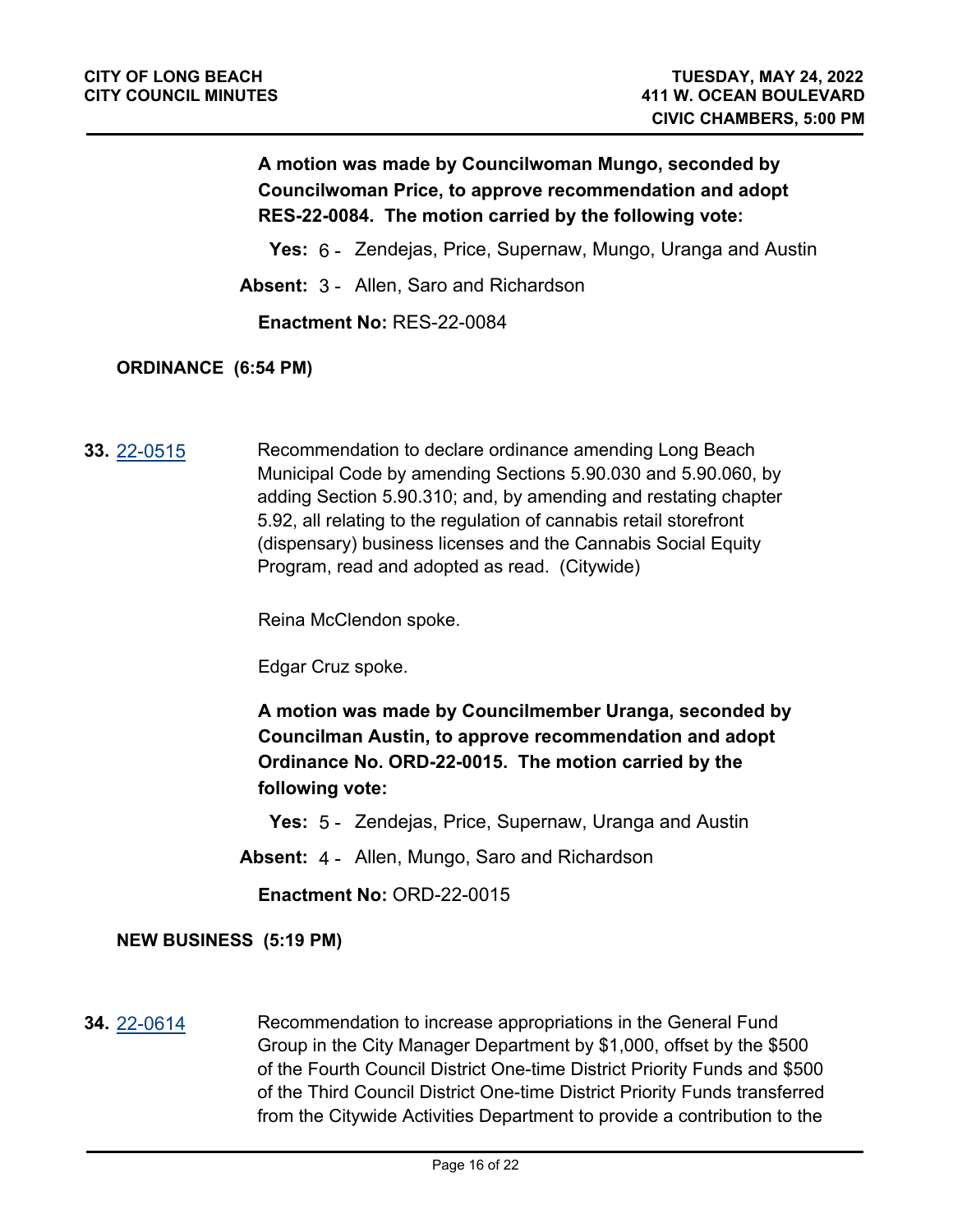Tichenor Clinic for Children for the 7th Annual Superheroes Carnival & Resource Fair; and

Decrease appropriations in the General Fund Group in the Citywide Activities Department by \$1,000 to offset a transfer to the City Manager Department.

# **A motion was made by Councilwoman Price, seconded by Councilwoman Zendejas, to approve recommendation. The motion carried by the following vote:**

- **Yes:** 6 Zendejas, Price, Supernaw, Mungo, Uranga and Austin
- **Absent:** 3 Allen, Saro and Richardson
- **35.** [22-0615](http://longbeach.legistar.com/gateway.aspx?M=L&ID=239690) Recommendation to increase appropriations in the General Fund Group in the City Manager Department by \$350, offset by the Third Council District One-time District Priority Funds transferred from the Citywide Activities Department to provide a contribution to the Center Long Beach in support of the Black and White Ball; and

Decrease appropriations in the General Fund Group in the Citywide Activities Department by \$350 to offset a transfer to the City Manager Department.

# **A motion was made by Councilwoman Price, seconded by Councilwoman Zendejas, to approve recommendation. The motion carried by the following vote:**

- **Yes:** 6 Zendejas, Price, Supernaw, Mungo, Uranga and Austin
- **Absent:** 3 Allen, Saro and Richardson
- **36.** [22-0616](http://longbeach.legistar.com/gateway.aspx?M=L&ID=239696) Recommendation to reallocate \$5,000 of funding within the Special Advertising and Promotions Fund Group in the City Manager Department from the current allocation for the Martin Luther King Jr. Day Parade to instead be utilized to provide a donation to Love Beyond Limits for the 2022 Juneteenth Celebration at MLK Jr. Park.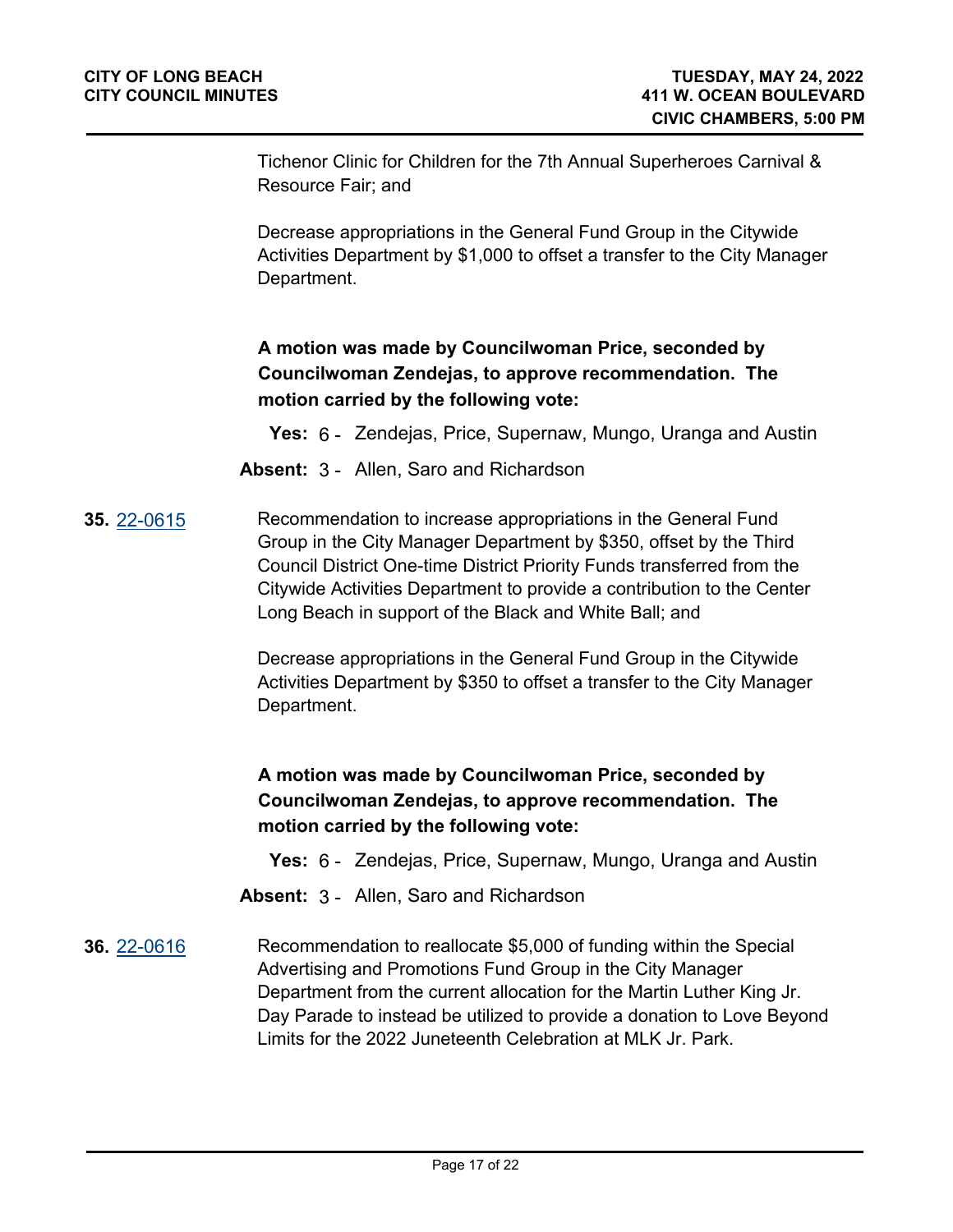# **A motion was made by Councilwoman Price, seconded by Councilwoman Zendejas, to approve recommendation. The motion carried by the following vote:**

- **Yes:** 6 Zendejas, Price, Supernaw, Mungo, Uranga and Austin
- **Absent:** 3 Allen, Saro and Richardson
- **37.** [22-0617](http://longbeach.legistar.com/gateway.aspx?M=L&ID=239697) Recommendation to reallocate \$5,000 of funding within the Special Advertising and Promotions Fund Group in the City Manager Department from the current allocation for the Martin Luther King Jr. Day Parade to instead be utilized to provide a donation to Partners of Parks for the 2022 Juneteenth Celebration at Rainbow Lagoon Park.

# **A motion was made by Councilwoman Price, seconded by Councilwoman Zendejas, to approve recommendation. The motion carried by the following vote:**

- **Yes:** 6 Zendejas, Price, Supernaw, Mungo, Uranga and Austin
- **Absent:** 3 Allen, Saro and Richardson
- **38.** [22-0618](http://longbeach.legistar.com/gateway.aspx?M=L&ID=239692) Recommendation to refer to Hearing Officer the special event application denial appeal by Ross Wallach (applicant) of the Southern California Speedboat Club for the 2022 Long Beach Sprint Nationals event requested to be held at Marine Stadium, 5255 Paoli Way, Long Beach, CA 90803. (District 3)

Councilwoman Price spoke.

Linda Tatum, Assistant City Manager, spoke.

Robbie Grego, Deputy Fire Chief, spoke.

Councilwoman Price spoke.

Art Sanchez, Deputy City Attorney, spoke.

Ernest Algorri spoke.

Councilwoman Price spoke.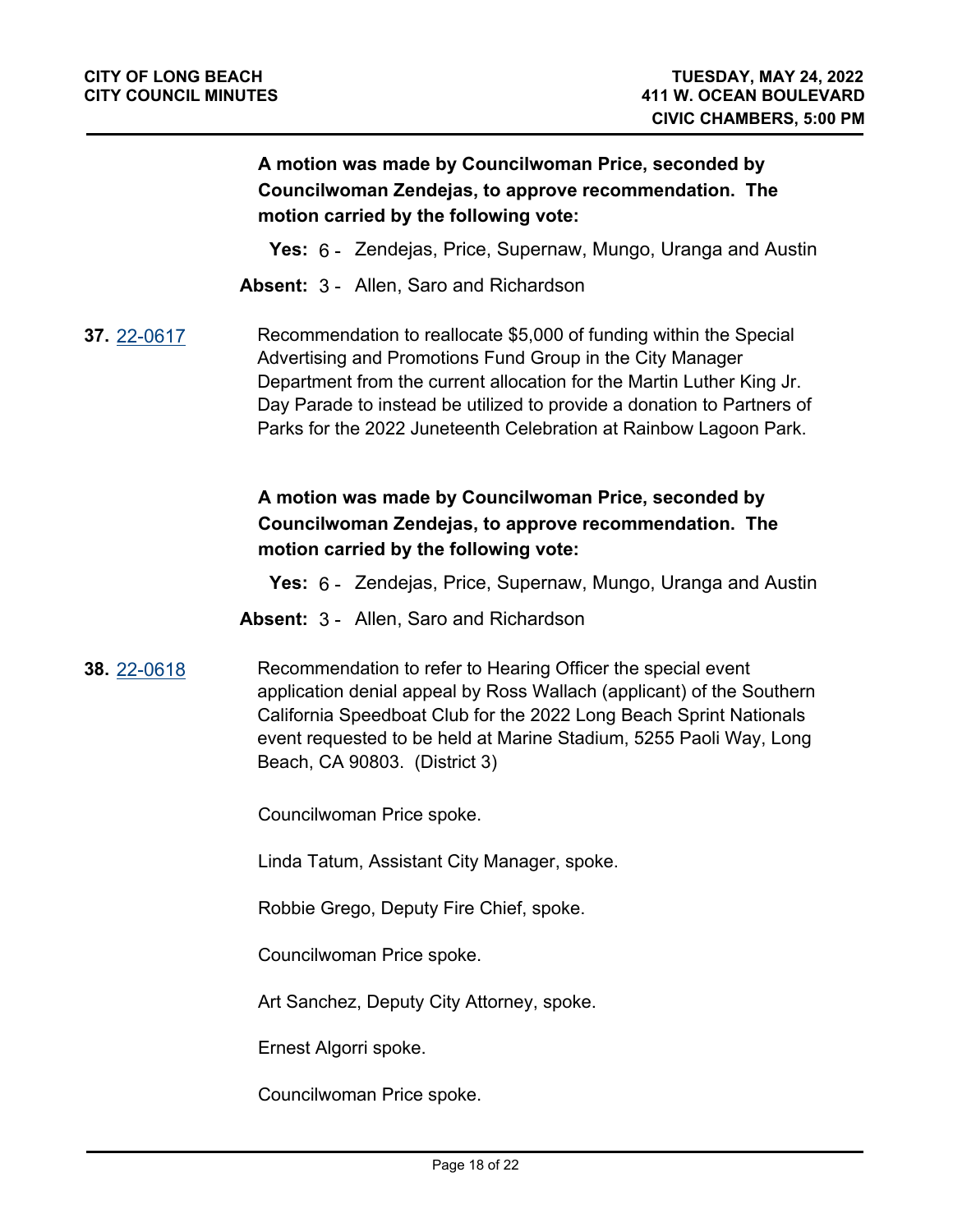# **A motion was made by Councilwoman Price, seconded by Councilwoman Mungo, to approve recommendation. The motion carried by the following vote:**

**Yes:** 6 - Zendejas, Price, Supernaw, Mungo, Uranga and Austin

**Absent:** 3 - Allen, Saro and Richardson

**39.** [22-0619](http://longbeach.legistar.com/gateway.aspx?M=L&ID=239693) Recommendation to request the Mayor to convene the Charter Amendment Committee of the City Council within 30 days to discuss placing a City Charter amendment before the voters to amend and restate Article XIA of the City Charter to establish a Police Oversight Commission and add a Director of Police Oversight position. (Citywide)

Linda Tatum, Assistant City Manager, spoke.

Councilman Austin spoke.

Charles Parkin, City Attorney, spoke.

Councilman Supernaw spoke.

# **A motion was made by Councilman Austin, seconded by Councilmember Uranga, to approve recommendation. The motion carried by the following vote:**

**Yes:** 5 - Zendejas, Price, Supernaw, Uranga and Austin

**Absent:** 4 - Allen, Mungo, Saro and Richardson

**40.** [22-0620](http://longbeach.legistar.com/gateway.aspx?M=L&ID=239695) Recommendation to authorize City Manager, or designee, to execute all documents necessary to amend Contract No. 35877 with Yardi Systems, Inc., of Goleta, CA, to continue implementation of the Emergency Rental Assistance Program, to increase the contract amount to incorporate any additional funds received for the Emergency Rental Assistance Program by continuing the terms of the existing contract until all funds are expended but no later than September 30, 2023. (Citywide)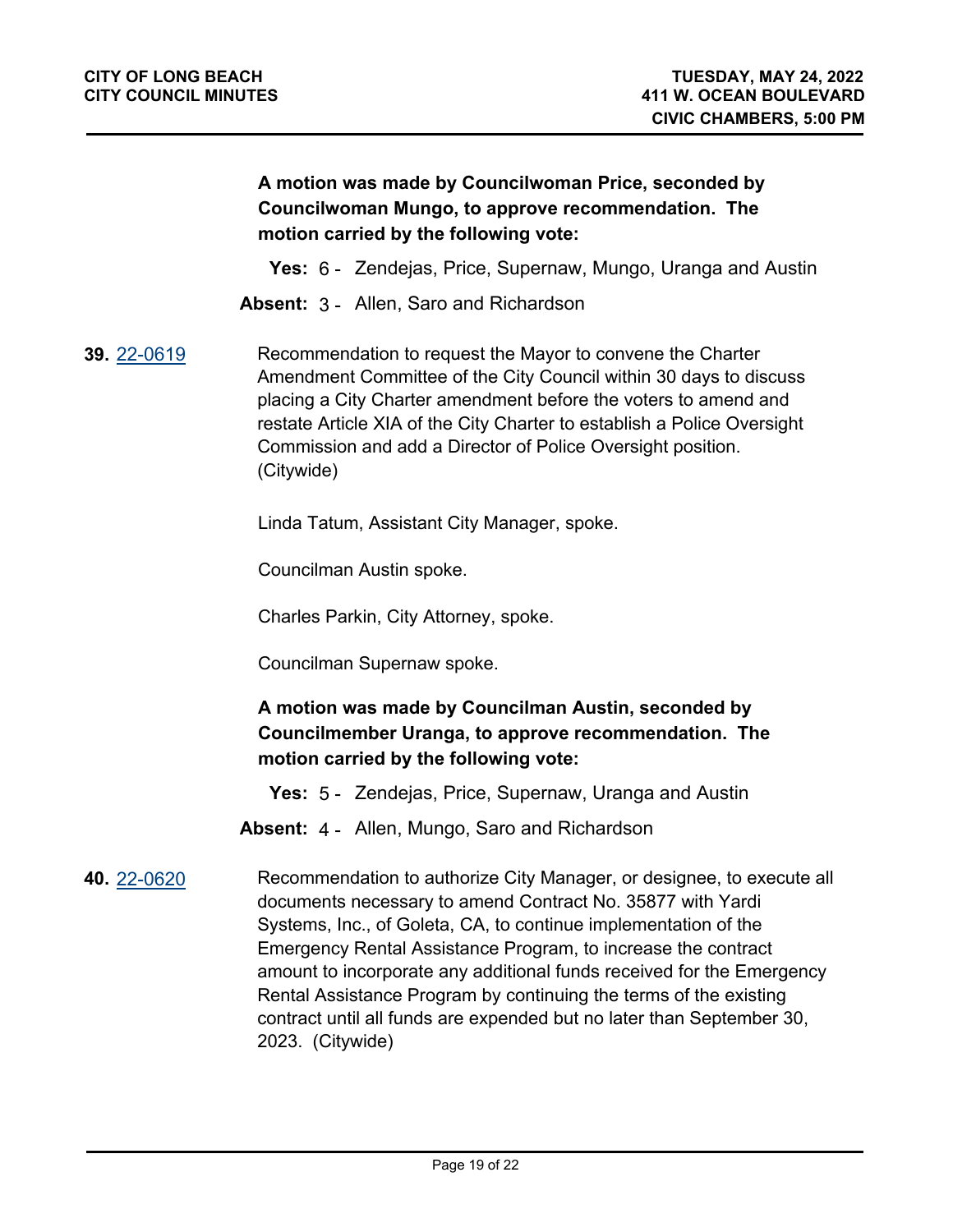# **A motion was made by Councilmember Uranga, seconded by Councilman Austin, to approve recommendation. The motion carried by the following vote:**

**Yes:** 5 - Zendejas, Price, Supernaw, Uranga and Austin

**Absent:** 4 - Allen, Mungo, Saro and Richardson

**41.** [22-0621](http://longbeach.legistar.com/gateway.aspx?M=L&ID=239694) Recommendation to adopt Plans and Specifications No. 3002120001 REBID and award a contract to Reyes Construction, Inc., of Pomona, CA, for construction of the Colorado Lagoon Open Channel Phase 2A Project (Project), in the amount of \$20,817,600, authorize an 18 percent contingency in the amount of \$3,747,168, for a total contract amount not to exceed \$24,564,768, and authorize City Manager, or designee, to execute all documents necessary to enter into the contract, including any necessary amendments;

> Authorize City Manager, or designee, to amend the Memorandum of Understanding between the Public Works and Harbor Departments to accept an additional contribution of \$5,700,000 for the Project; and

> Increase appropriations in the Tidelands Operating Fund Group in the Public Works Department by \$5,700,000, offset by a transfer from the Harbor Fund Group in the Harbor Department. (District 3)

Linda Tatum, Assistant City Manager, spoke.

Eric Lopez, Director of Public Works, spoke.

Councilwoman Price spoke.

Councilmember Uranga spoke.

Councilman Austin spoke.

Dave Shukla spoke.

David Pirazzi spoke.

**A motion was made by Councilwoman Price, seconded by Councilman Austin, to approve recommendation. The motion carried by the following vote:**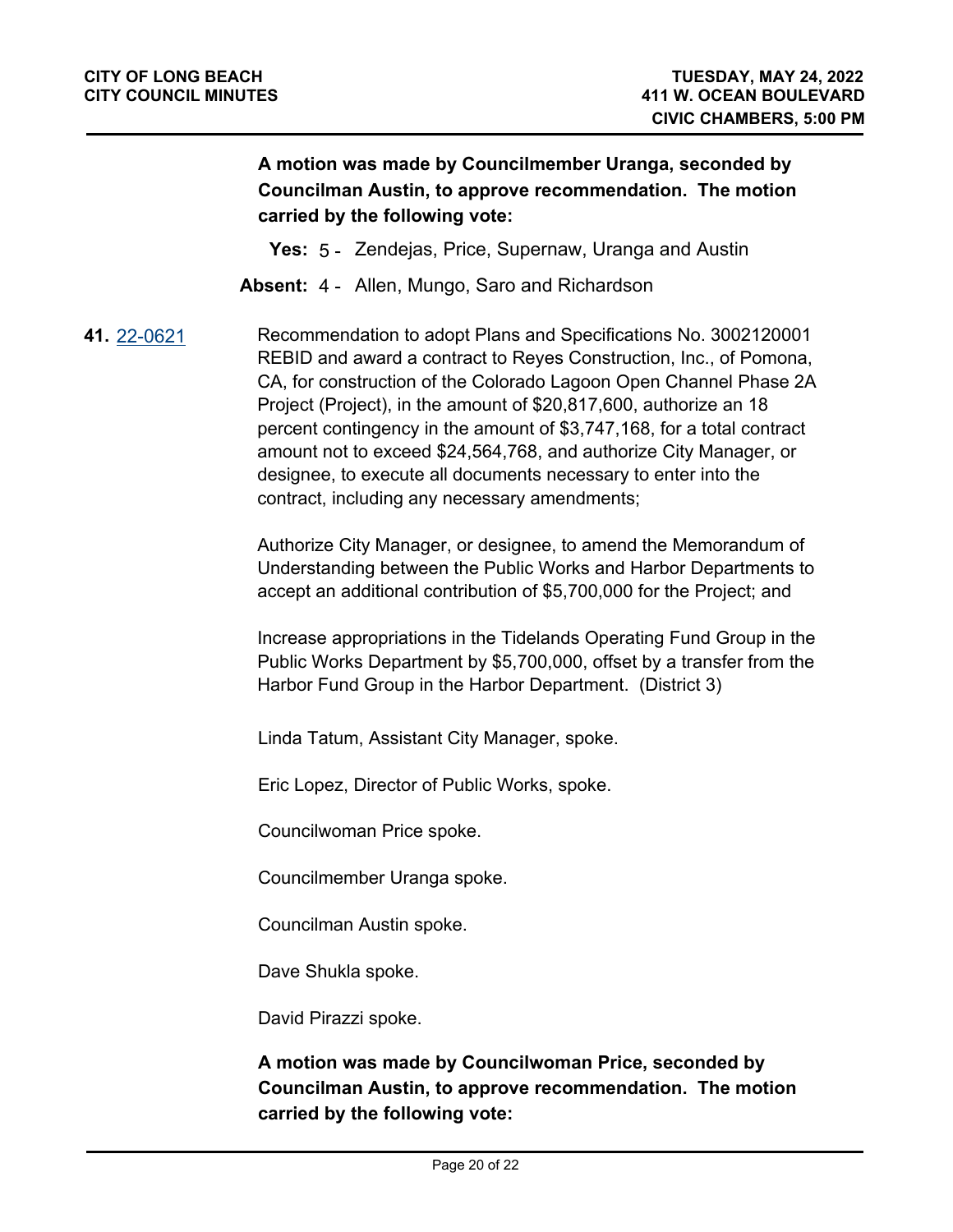- **Yes:** 5 Zendejas, Price, Supernaw, Uranga and Austin
- **Absent:** 4 Allen, Mungo, Saro and Richardson
- **42.** [22-0622](http://longbeach.legistar.com/gateway.aspx?M=L&ID=239772) Supplemental Memorandum Corrections and/or additions to the City Council Agenda as of 12:00 noon, Friday, May 20, 2022.

#### **This Agenda Item was received and filed.**

**43.** [22-0623](http://longbeach.legistar.com/gateway.aspx?M=L&ID=239773) eComments and emails received for the City Council meeting of Tuesday, May 24, 2022.

#### **This Agenda Item was received and filed.**

#### **PUBLIC COMMENT (7:19 PM)**

Vanessa Covington spoke regarding replacing trees.

Jo Ann Freeman spoke regarding sidewalk damage.

Captain Ted Zellmer Jr., spoke regarding various issues.

#### **ADJOURNMENT (7:30 PM)**

At 7:30 PM, Councilman Austin adjourned the meeting.

kb